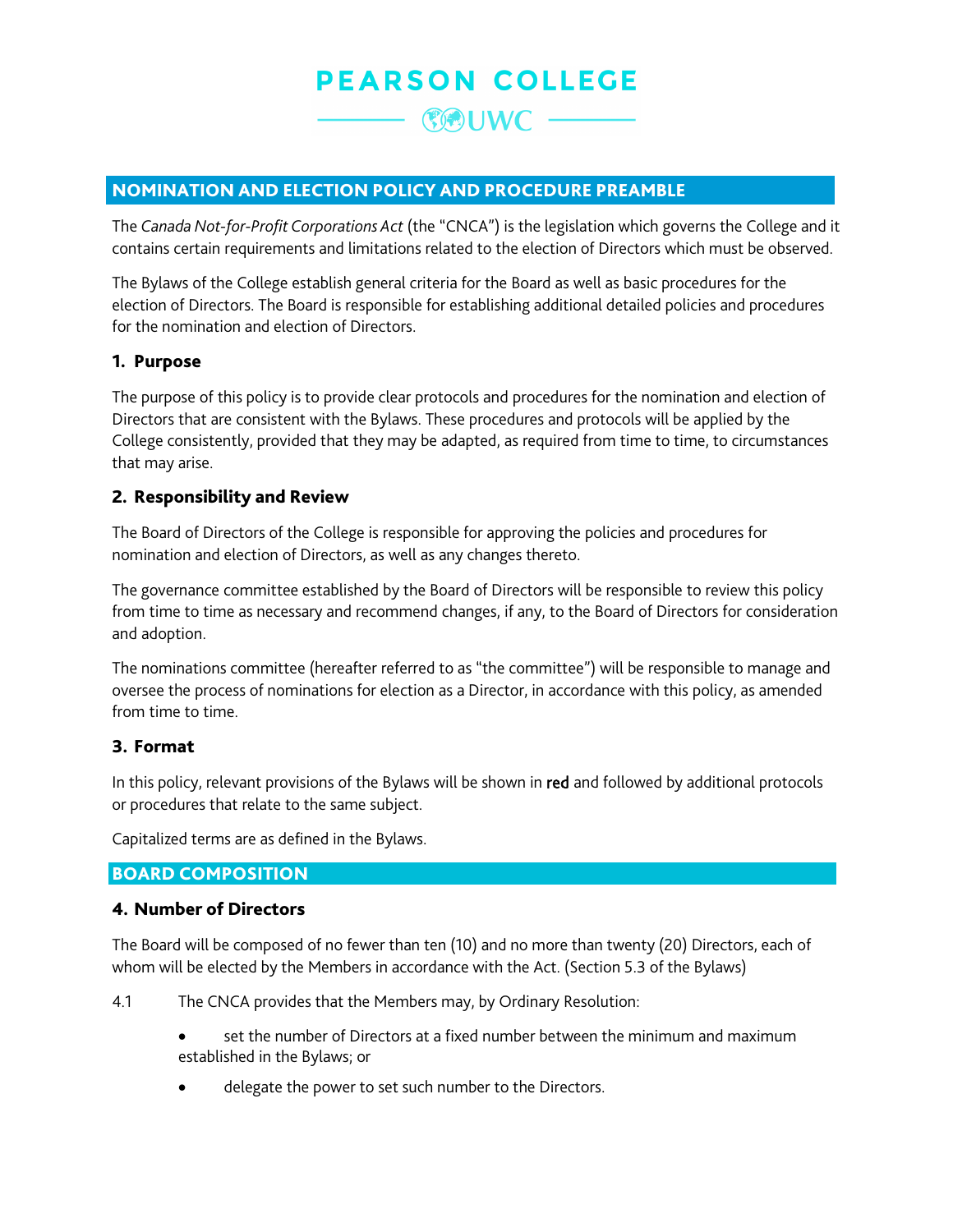# **PEARSON COLLEGE 《KOUWC -**

4.2 Accordingly, the Board may either recommend at the annual general meeting that the members approve a fixed number between the minimum and maximum, or request an Ordinary Resolution that the members allow the Board to set such number.

4.3 If either occurs, then the number of Directors is fixed at that number, which may reduce or increase the number of vacancies available for election at the annual general meeting (if fixed by the Members) or at the next annual general meeting (if delegated to the Directors and subsequently fixed by Board Resolution).

4.4 For clarity, reducing the number of Director positions below the current number of Directors in office does not affect those Directors in office (i.e. it does not have the effect of removing one or more Directors from office before their terms expire), but will take effect only as vacancies arise.

## 5. Qualifications of Directors

A Person is not eligible to be a Director if he or she:

- is less than 18 years of age; or
- has been declared incapable by a court in Canada or elsewhere; or
- is an undischarged bankrupt.

A Person need not be a Member to be eligible to be a Director.

(Sections 5.5 and 5.6 of the Bylaws)

5.1 Apart from these legal disqualifying factors, the College will strive to recruit persons for nomination and election as Directors that come from across Canada (as well as elsewhere in the world) who, among them, possess such specific skills and expertise as determined by the Board from time to time to be necessary for the effective governance of the College.

## FILLING VACANCIES

Subject to the Act, the remaining Directors may fill a vacancy or vacancies among the Directors. A Person appointed to fill a vacancy will hold office for the remainder of the term vacated by his or her predecessor.

(Section 5.15 of the Bylaws)

## 6. Process

6.1 Where one or more Directors cease (by reason of resignation, removal, lack of eligibility or death) to hold office during the term to which they were elected, there is a vacancy and the Board has the authority (subject to the exception in section [6.4\)](#page-2-0) to appoint an individual to fill each such vacancy.

6.2 The Board is not obligated to fill such a vacancy, but can exercise its discretion to wait until next election. The Board can fill a vacancy at any point after it occurs until the date on which notice of the next annual general meeting is given.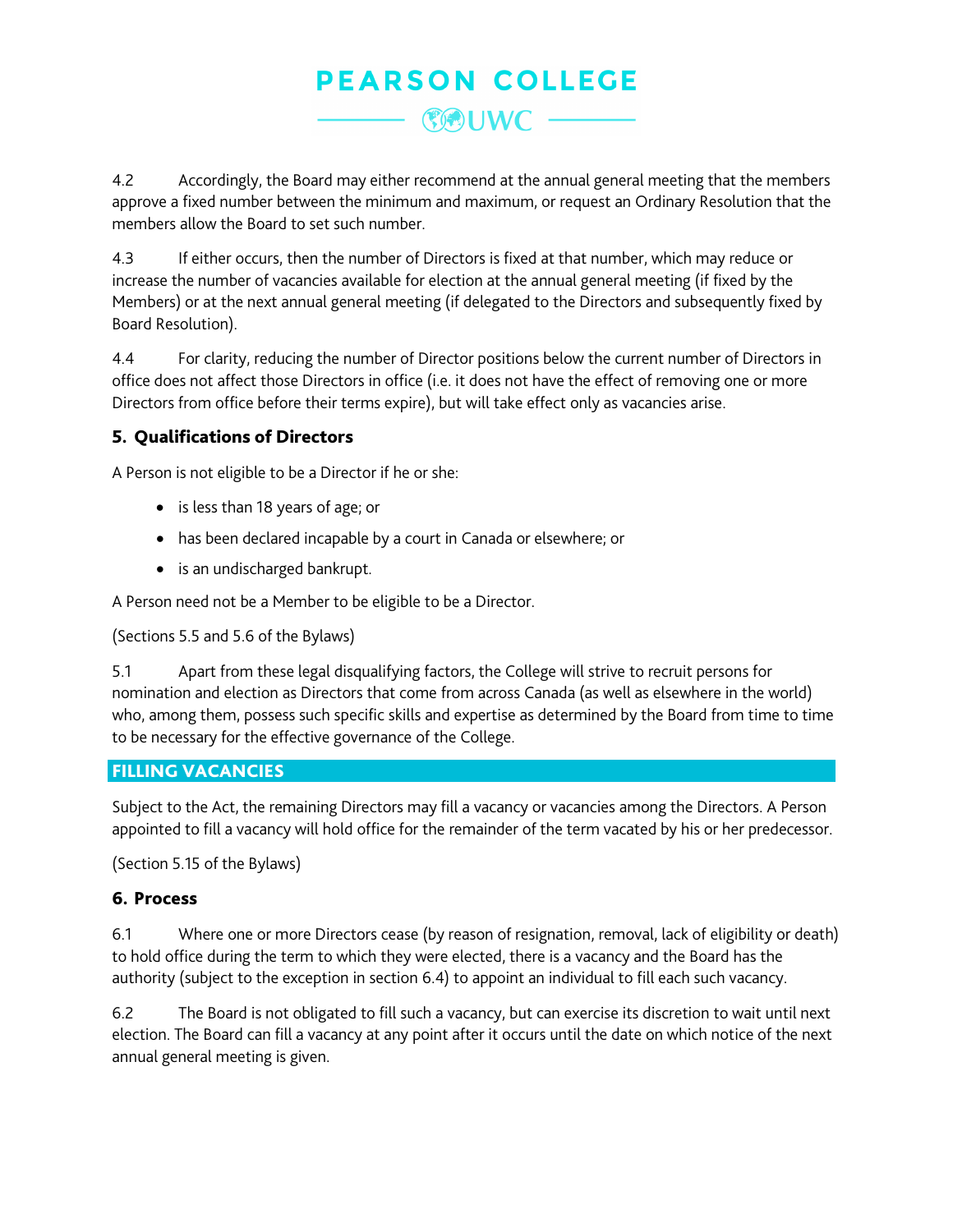## **PEARSON COLLEGE**  $C -$

6.3 If the Board wishes to appoint an individual to fill a vacancy, it will do so by Board Resolution. In considering candidates to fill the vacancy, the Board may have reference to the list of potential candidates for election maintained by the governance committee.

<span id="page-2-0"></span>6.4 The CNCA provides that a "vacancy" caused by a failure to elect the minimum number of Directors required by the Bylaws (10), can only be filled by the Members and the Board is required to call a special meeting without delay to hold such election.

6.5 An individual elected or appointed to fill a vacancy holds office for the unexpired term of his or her predecessor, after which he or she may be nominated and elected in accordance with the Bylaws and this policy.

6.6 The period served by a replacement Director to fill a vacancy will not be considered a term and will not count towards the term limits set out in the Bylaws.

### **NOMINATIONS**

### 7. Preparation for Nominations

7.1 Not less than three (3) months prior to each annual general meeting, the committee will prepare the following information for the Board to review, revise as necessary and approve:

- The total number of Director positions on the Board, being:
- 20; or
- the number between 10 and 20 determined in accordance with this policy, if any;
- A list of the Director whose terms are expiring at the annual general meeting ;
- The number of positions that are currently or will become available for election at the annual general meeting;
- The term for each such position to be filled; and
- a summary of the skill sets needed to match the approved board profile.

7.2 The committee will, in consultation with the Board, set dates that mark the opening and close of the nominations period. The nomination closing date must be not less than 45 days before the date set for the next annual general meeting and the nomination period must not be less than 14 days in total.

7.3 In preparation for nominations, the committee, with the approval of the Board, may contact potential candidates to solicit their interest in running for election as Director and to request further information as necessary.

## 8. Solicitation of Nominations

8.1 On the date set to open nominations, the committee will circulate to all Directors and Patron Members a request for nominations.

8.2 The request for nomination package will include the following information and documents: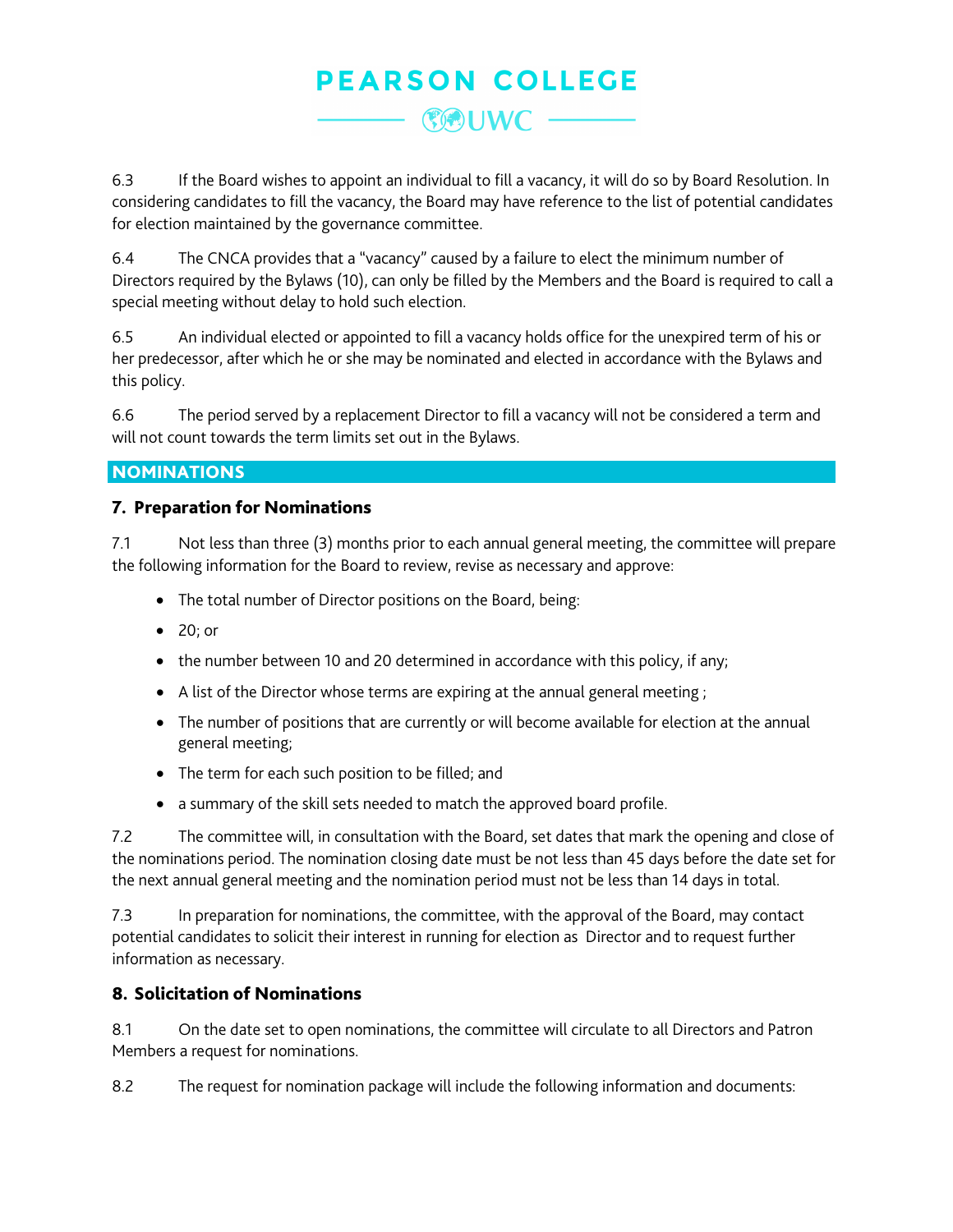# **PEARSON COLLEGE**  $C$  UWC  $-$

- the number of Director positions expected to be filled at the annual general meeting;
- the term of each position to be filled;
- the preferred skill profile for candidates for nomination;
- instructions on how to nominate a candidate and where to send such nomination; and
- the date of close of nominations.

8.3 The request for nominations package will be sent to Directors and Patron Members by e-mail wherever possible and other means where necessary.

## 9. Nominations Committee Disqualified from being Nominated

9.1 No member of the nominations committee, nor the spouse or any individual who is the immediate family of a member of the nominations committee, may be nominated for election and any such nominations received are void and will be removed from

## 10. Nominations By Members

10.1 A Director or Patron Member may nominate an individual to stand for election as a Director if the Member reasonably believes:

- that the individual is not disqualified under the Bylaws; and
- that the individual possesses skills and expertise that is a significant match for the preferred skill profile set out in the request for nominations package.

10.2 A Patron Member is able to nominate a maximum of two (2) suitable individuals as potential candidates for election as a Director. If a Patron Member provides more than two nominations, only the first two will be reviewed.

10.3 To nominate an individual as a potential candidate for election, a Director or Patron Member must provide the committee with the name and current contact information for the individual.

10.4 All nominations must be received by the committee (at the address specified in the request for nominations) before 4:00 p.m. on the date selected for close of nominations. Any nomination received after this time will not be entitled to be reviewed.

## 11. Nominations by Committee

11.1 In addition to the candidates nominated by Directors and Patron Members, the committee may nominate one or more suitable individuals to stand for election at the next annual general meeting.

11.2 The committee must ensure that there are at least as many candidates for election as there are expected vacancies to be filled, unless it is expected that the College will seek approval to change the number of Director positions at the annual general meeting.

11.3 The committee may nominate a suitable and qualified individual, notwithstanding the date for close of nominations has passed.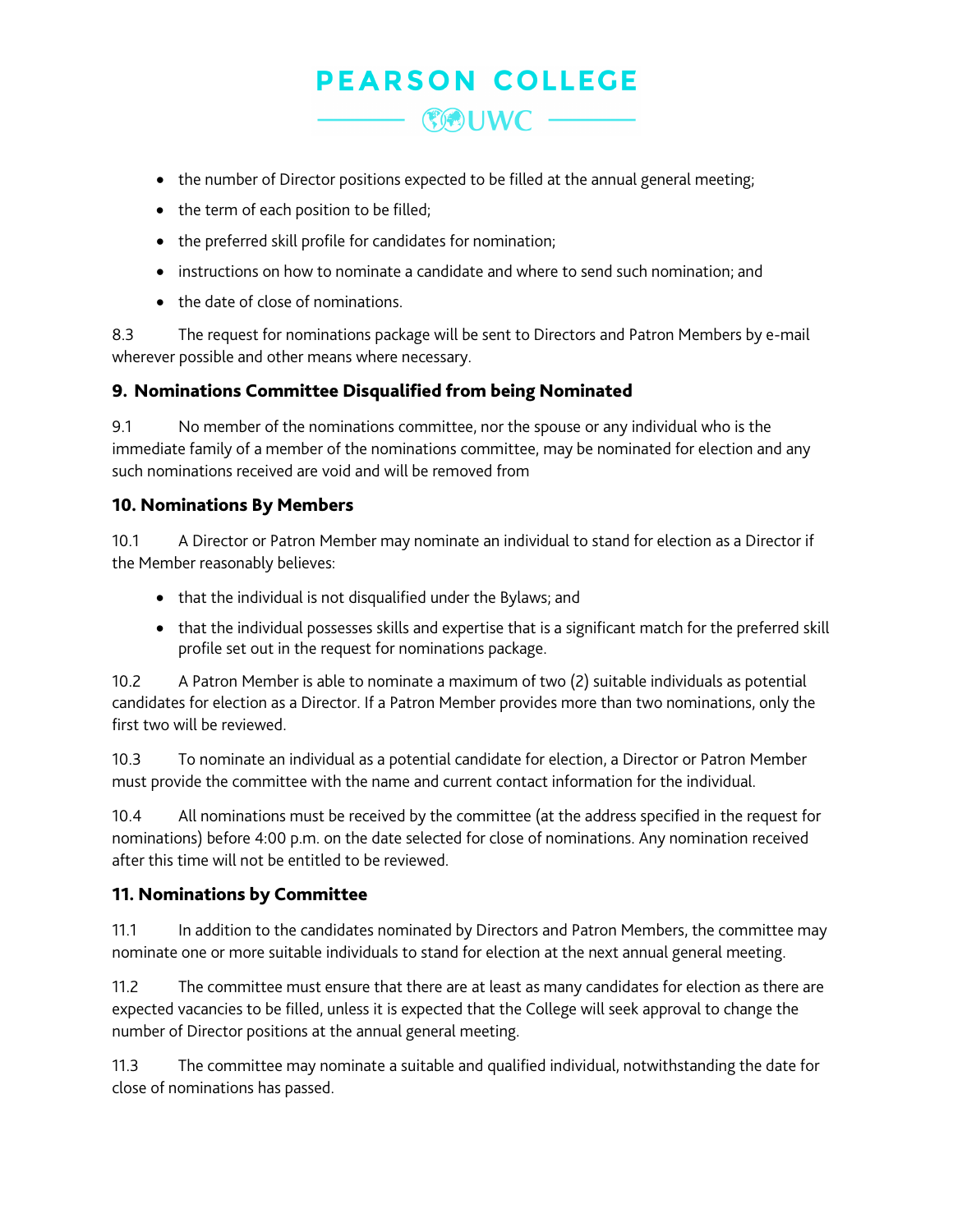## **PEARSON COLLEGE** COUWC -

#### 12. Interview and Evaluation of Candidates

12.1 An authorized member of the committee will contact each individual that has been nominated to:

- notify of nomination,
- explain the requirements of the position;
- confirm whether the individual is willing to stand for election; and
- request the candidate to provide the required information for evaluation.

12.2 An individual who is disqualified under the Bylaws, who is not willing to stand for election or who will not provide requested information to the committee will be removed from further consideration.

12.3 An individual interested in standing for election as a Director must provide:

- a current CV or profile of skills and experience;
- a written statement setting out that he or she:
	- o will comply with eligibility requirements set out in the bylaws;
	- o is "at arms-length" from all other Directors (not related by blood, marriage or connected by business relationships);
	- $\circ$  has not been a director of another registered charity that had its charitable status revoked;
	- o is not aware of any conflicts of interest with the College;
	- o is willing and able to comply with the requirements for Directors set out in the Articles, Bylaws and policies of the College;
	- o is willing to make a meaningful financial contribution to the College on an annual basis; and
	- o does consent to be nominated and stand for election.

12.4 The committee may request references, further information or documents or further communication from any nominee and may conduct such background and reference checks as may be prudent in the circumstances.

12.5 The committee will review all information available for all candidates, including the information provided by the candidate. Following review the committee may remove any nominated candidate who is clearly and demonstrably unsuitable to stand for election as a Director.

12.6 The committee may endorse certain candidates for election based on the candidate's skills and experience generally, their alignment with the skill profile and their ability to generally contribute to the effective governance of the College.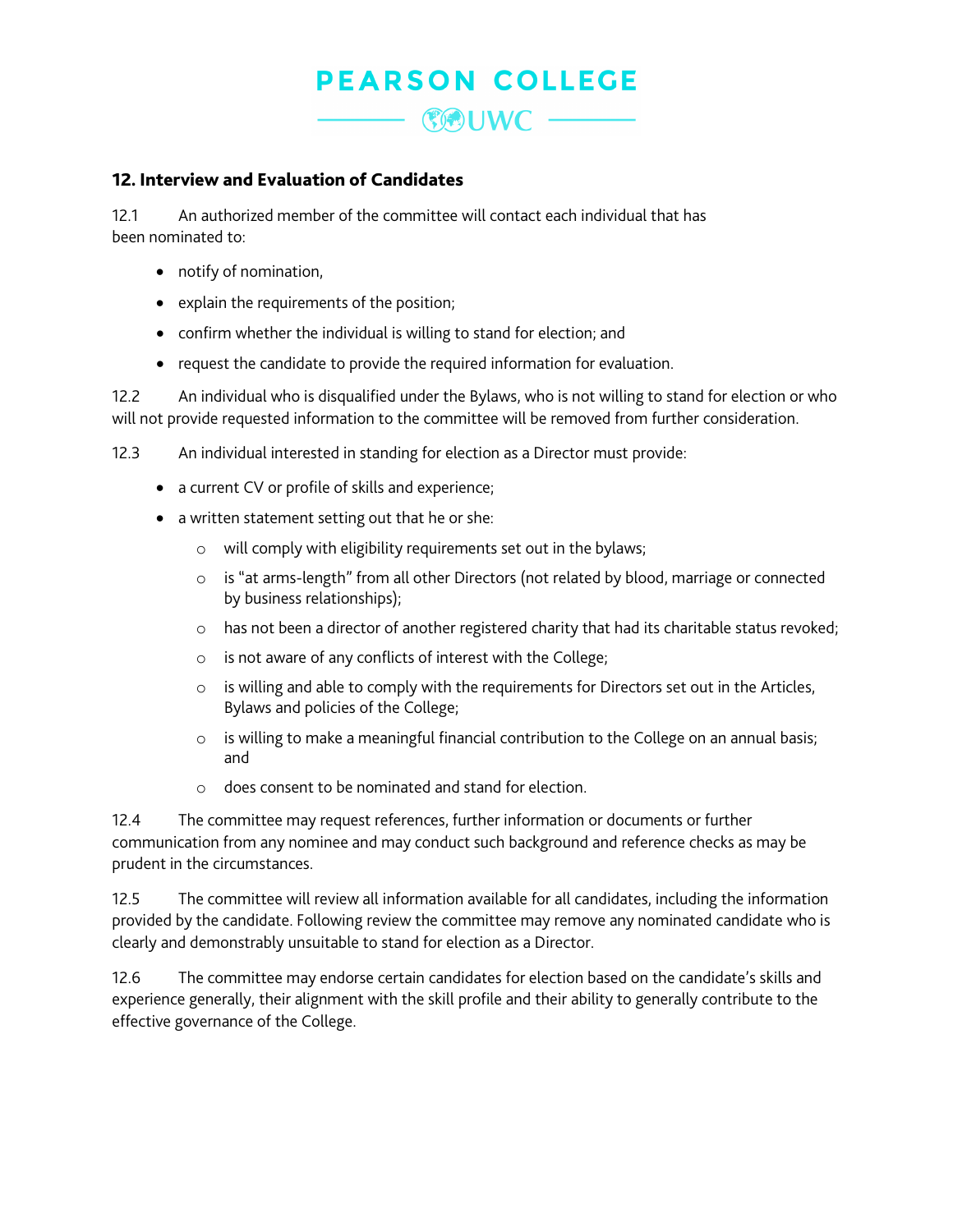# **PEARSON COLLEGE**  $C$  UWC  $-$

#### 13. Communication with Nominees and Members

13.1 The committee will notify each nominated candidate:

- whether his or her nomination will be proceeding, and if not, the reason why not; and
- where any candidates are being endorsed by the committee, whether he or she is endorsed as preferred candidates.

13.2 Following the close of nominations the committee will circulate to all Members the following information with the notice of annual general meeting:

- the number of Director positions to be filled at the annual general meeting;
- the number of nominations reviewed by the committee;
- a brief profile for each of the continuing candidates outlining his or her relevant skills and experience; and
- which candidates, if any, are endorsed by the committee as preferred candidates for election.

13.3 Communication of final nomination results will be communicated to Directors and Patron Members by e-mail.

### 14. No Nominations at AGM

14.1 There will be no nominations accepted from the floor at the annual general meeting.

### ELECTION

Directors will normally be elected by Ordinary Resolution at each annual general meeting at which an election of Directors is required and will take office commencing at the close of such meeting.

In elections where the number of candidates is equal to or less than the number of vacant positions for Directors, the nominated candidates are deemed to be elected by acclamation.

In elections where the number of candidates exceeds the number of vacant positions for Directors, election will be by secret ballot with the name of each duly nominated candidate appearing individually on the ballot. Candidates will be deemed to be elected in order of those candidates receiving the most votes.

No Member will vote for more Directors than the number of vacant positions for Directors. Any ballot on which more names are voted for than there are vacant positions will be deemed to be void.

(Sections 5.8, 5.12 – 5.14 of the Bylaws)

### 15. Timing of Election

The CNCA requires that the election occur at the annual general meeting of the College.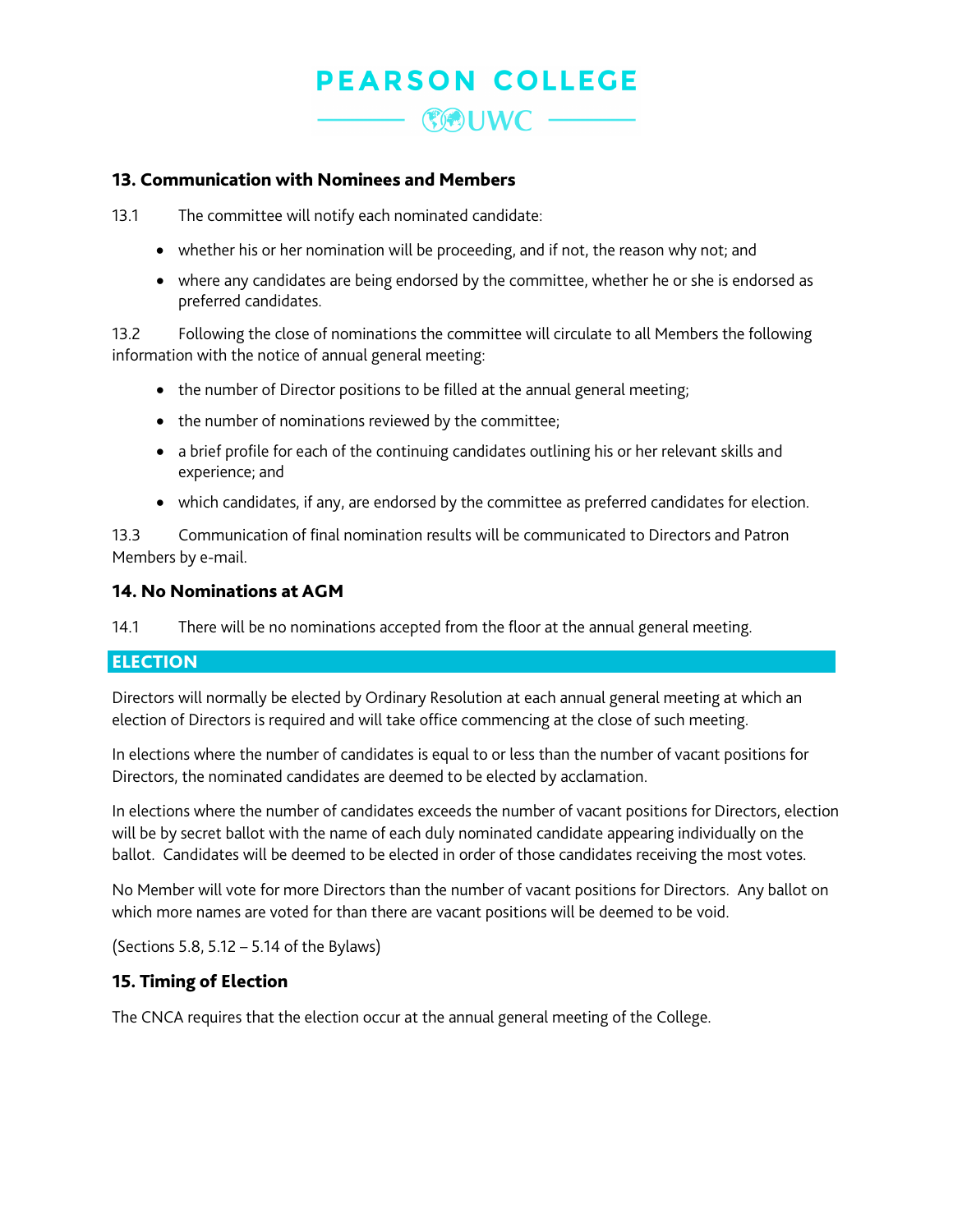## **PEARSON COLLEGE** (COUWC ––

## 16. Eligibility to Vote

16.1 All Members in good standing are entitled to cast a vote on matters for determination at the annual general meeting, which includes the election (or acclamation) of Directors. A person who is not a Member, or a Member who is not in good standing, is not eligible to cast a vote in the election of Directors.

## 17. Staggering of Vacancies

17.1 The Board will strive to stagger the terms of its Directors such that a certain number of Director positions are coming up for election at each annual general meeting. However, due to circumstances beyond control, it is possible that a situation may arise where there are no Director positions up for election in a given year. In such a case, there is no need to hold an election at the annual general meeting.

### 18. Acclamation

18.1 Where the number of candidates does not exceed the number of vacant positions, the continuing candidates will be elected by acclamation at the annual general meeting.

18.2 An acclamation vote will be conducted at the annual general meeting, with the candidates voted on as a slate and with a single vote of the Members present at the meeting.

18.3 If the acclamation is approved by a simple majority of votes cast, then all Directors on the slate are elected for the terms determined in accordance with the Bylaws.

18.4 In the event an acclamation vote is not approved by a majority of votes cast, the Board Chair or the chair of the nominations committee will consult with Members present to determine the obstacles to acclamation and, in consultation with all nominees, may adjust the slate proposed for approval.

### 19. Election Process

19.1 Where there are more candidates than available positions, the Bylaws require an election by secret ballot, conducted at the annual general meeting. All Members in good standing present at the meeting may cast a vote in this election.

19.2 In such a case, the committee will prepare ballots for use at the annual general meeting.

19.3 Each ballot must separately list the name of each continuing nominee and indicate how many positions are available to be filled. Ballots may indicate which nominees, if any, are endorsed by the committee.

19.4 At the annual general meeting, when the agenda dictates, the chair of the committee will:

- provide a verbal report to the meeting, setting out:
	- o the number of Director positions to be filled at the annual general meeting;
	- o the number and names of the continuing nominees for election; and
	- o which candidates, if any, are endorsed by the committee as preferred candidates for election; and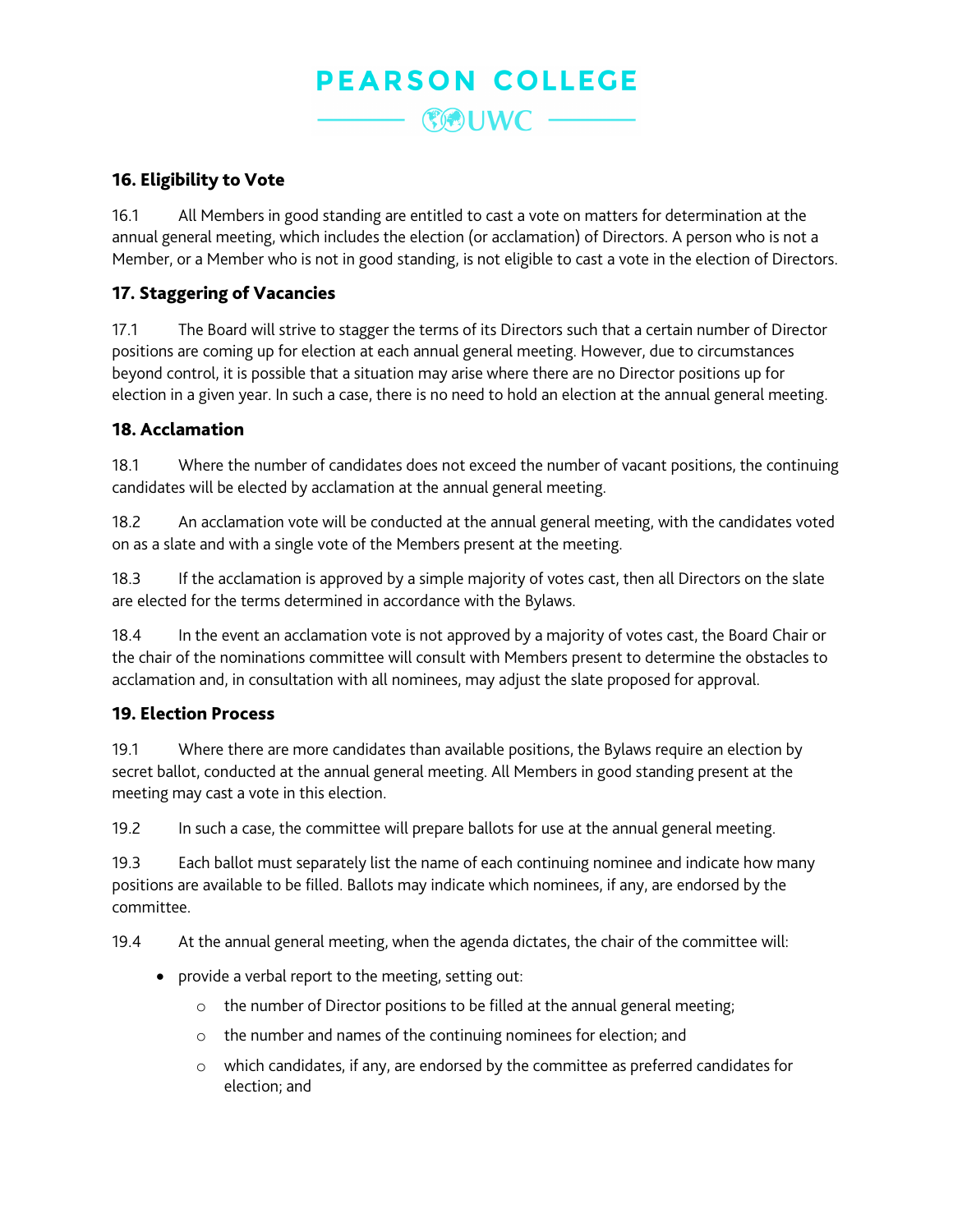## **PEARSON COLLEGE 《例UWC -**

• outline the relevant process for completing the ballots and conducting the election.

19.5 Each continuing nominee will be permitted to address the Members present at the annual general meeting for up to three (3) minutes, after which Members will be directed to complete and their ballots.

## 20. Voting at Election

20.1 Each Member may mark their ballots by indicating the candidates which he or she desires to elect, up to the number of vacant positions to be filled. A ballot that marks more candidates than the positions available, or a ballot that is otherwise illegible, is void and will not be counted in the election.

20.2 Even where there are more nominated candidates than available positions, the CNCA requires that each Director must be elected by Ordinary Resolution (i.e. majority vote of those present at the meeting). Election by a plurality of votes (most votes of all cast, but less than a majority) is insufficient under the CNCA. Only those candidates who receive a majority of all votes cast are elected by that vote.

20.3 Accordingly, where the number of individuals elected by majority of votes cast does not fill all available vacancies, it will be necessary to hold one or more run-off elections. In each such run-off election, the candidates who have received a majority of all votes cast will elected in the order of most votes received and removed from the subsequent run-off ballot, leaving a lesser number of candidates to receive a proportionately higher number of votes each.

20.4 This process will be followed until all vacant positions are filled or the Board Chair declares a stalemate, in which case none of the candidates in the last run-off election are elected and those positions will remain unfilled for the time being.

20.5 Where there are positions with less than a full term available for election (as may be determined by the Board), the candidates will be elected to the available positions of a full, three year term first, followed by the available positions of a two year term, if any, followed by available positions of a one year term, if any. Notwithstanding the foregoing, a nominee who is elected to a longer term may, to the extent a shorter term is available and unclaimed by a nominee receiving a higher number of votes, elect to fill the shorter-term position.

20.6 Where the Board has allowed voting at the annual general meeting by Electronic Means, it must determine how Members participating remotely will be able to cast votes is a manner comparable to those Members physically present at the meeting.

## 21. Counting of Ballots and Announcement of Results

21.1 The nomination committee will act as scrutineers as necessary for the conduct of the election and counting of the ballots.

21.2 Scrutineers will review and count all ballots cast for an election, including an acclamation vote and any run-off elections.

21.3 Candidates for election are not entitled to participate or observe the counting of ballots.